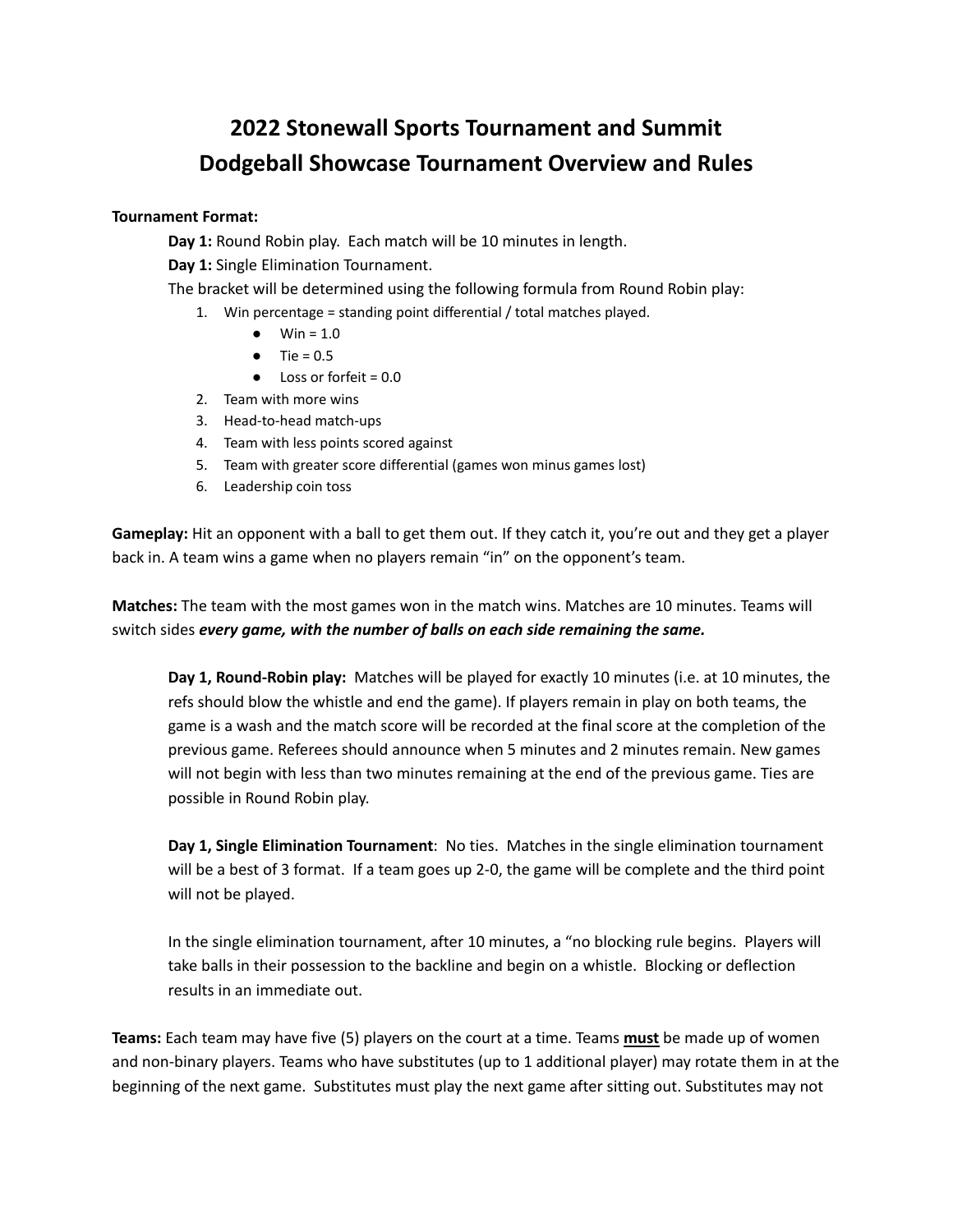enter a game midway through. The penalty for violating any of these rules will be the forfeiture of the individual game during which the violation occurred.

**Captain responsibilities:** At the start of the match, captains will rock-paper-scissors for ball control/side. The winner of rock-paper-scissors may choose to either start with ball control or to start on a specific side of the court. After the decision is made, the other captain may choose the remaining category. In the single elimination bracket, the higher-seeded team will automatically receive the choice of ball control or side preference. During the match, captains should liaise between their team and the referees, encouraging good sportsmanship and rule-following. Only captains may discuss calls with the referees or call timeouts. At the end of each match, captains should ensure scores are recorded accurately.

**Starting the game:** Five (5) players will line up touching the back wall/net/curtain with any part of their body (court dependent) on both sides. When the referee blows the whistle, designated players may run to get the balls on the right (the ones on the left are for the opposing team). False starts, or when a player leaves the back wall prior to the initial whistle, will result in losing a ball to the other side *for one game*. Players may step over the centerline on the initial rush, but doing so any time after that means the player is out. All balls must clear the attack line before they can be brought into play. A ball can be cleared one of two ways: (1) The retrieving player crosses the line with both feet or (2) the retrieving player may toss the ball to a player behind the attack line.

**Live ball/dead ball:** A ball is live when it is thrown from behind the center line. Live balls can hit players or be caught, resulting in outs. Kicking a ball does not qualify as a throw, and a kicked ball is not live. A single live ball can get multiple players out until the ball is rendered dead. A ball becomes dead when it does any of the following:

- touches the floor, wall, ceiling, net, or any other part of the building
- touches another ball in the air
- touches a player who is already out or a non-player
- is caught
- comes back across the centerline

*Note:* A live player isn't out the moment they are hit, rather they are out when the ball that hit them becomes dead.

In the event of a trap (when a ball hits a player and a gym surface, such as the floor, at the same time), both players are safe, the ball is dead, and there is no valid catch.

**The Center Line:** Players may cross the center line only during the initial rush. Once a ball is cleared across the attack line during the initial rush, the center line will become the throw line for the remainder of the game. While players may reach across the centerline in order to retrieve a ball, they

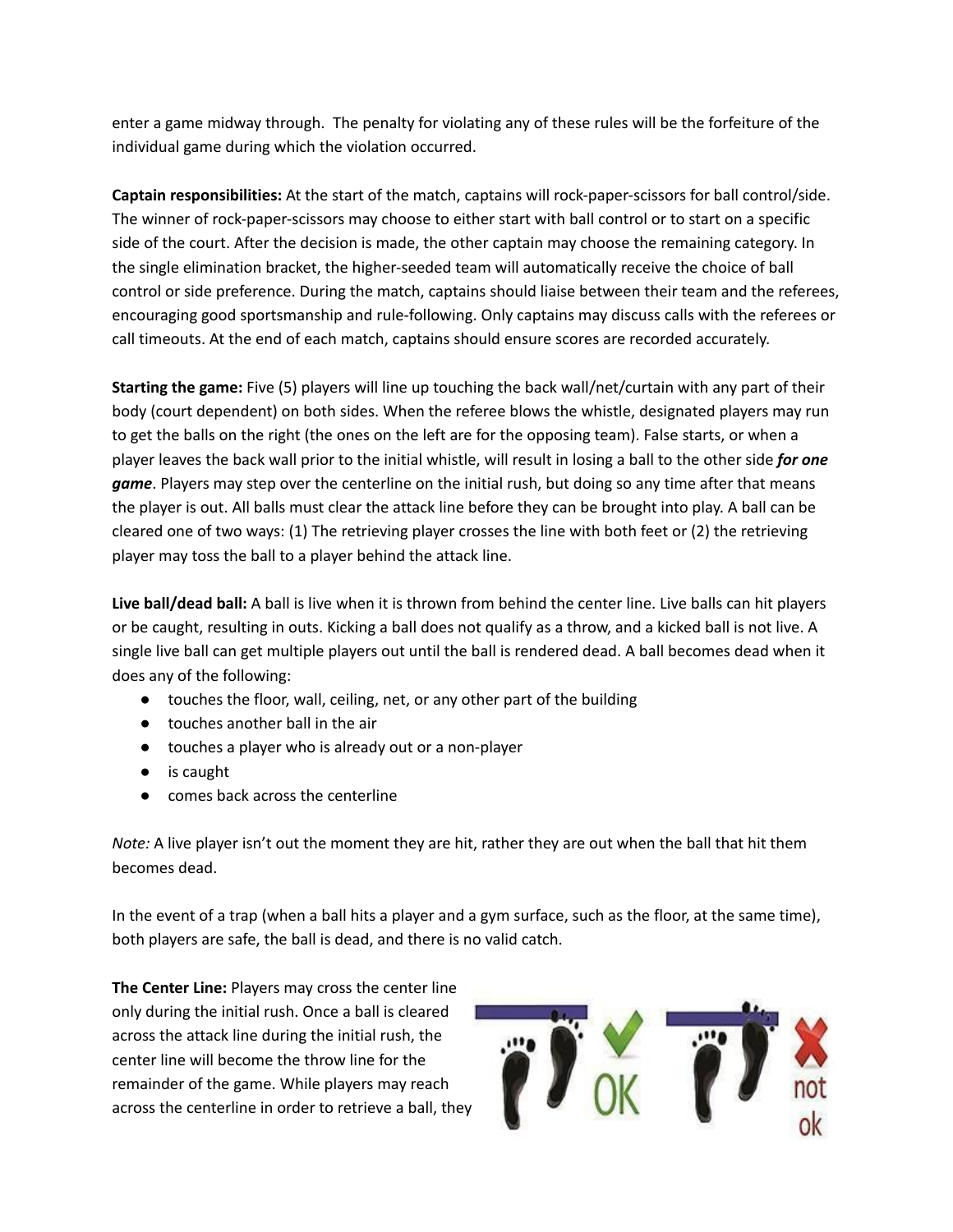may not make contact with the floor of their opponent's court. Touching the floor of the opponent's court will result in a player being eliminated from play.

**Boundaries & exiting the court:** A player is out if the body or article of clothing touches the floor beyond the centerline (unless it is during the initial rush). The same applies to the sidelines. Players *may* reach across the centerline to retrieve a ball. Players may step out of bounds *only* to get a ball that is out of bounds. They *must exit and re-enter at the back of the court.* Players cannot step in or out of the court just anywhere, only at the very back of the court. Imagine a doorway four (4) feet wide extending off of the back wall. Once both feet are out of bounds for a valid reason, the player is safe until he/she returns (by placing at least one foot back in bounds). The last player left may not exit the court, so their team should help get balls for them. Violating any of these sideline rules results in an out. Catches count only if the catching player has two (2) feet in bounds when caught.

*Note:* If the player makes the catch (control/possession obtained) with two feet in-bounds, but falls out of bounds due to momentum, they are not out due to stepping out of bounds and their catch still counts.

Similar to when shagging, **players who are out** must exit and re-enter at the back of the court. Players must raise their hand as exiting the court to designate being out. Players who repeatedly interfere with gameplay while exiting will receive a yellow card.

**Deflections:** A deflection occurs when a ball bounces off of a player or a ball that a player is holding. Deflecting a ball into yourself means that you are out (including deflecting into your own head). Deflecting a ball into someone else will result in an out. A thrown ball can get multiple players out. A ball that is deflected is still a live ball that can be caught until it touches any part of the building, the net, an out player or non-player, or another ball that is not being held by a player. On the other hand, a deflected ball can also get another player out, if the ball is deflected and hits another player and they don't catch it, they are out. A ball also becomes dead if it crosses back across the centerline, or is caught. Deflecting a ball that is then caught is treated as a regular catch such that anyone hit by the ball prior to the catch is safe, the thrower is out, and the catching team gets a player back in.

**Maintaining ball control during deflections:** If you deflect an incoming ball with a ball you're holding, you must maintain control of all of the ball(s) that you were holding immediately following the deflection or you are out. The same applies to catches if you are holding a ball(s) at the time of the catch.

*Note:* The above only applies to deflections. You may drop the ball that you are holding BEFORE catching the incoming ball in order to make a valid play.

**Referees:** All referee calls are final. *Do not argue with them*. If there is a dispute on a call, **only a team captain** may approach the Head Referee to discuss the call. The Head Referee can pause gameplay (but not the clock) to discuss a call. Referees will not acknowledge concerns/complaints from other members of the team. For calls that require discussion, in general, referees should reach consensus on calls, with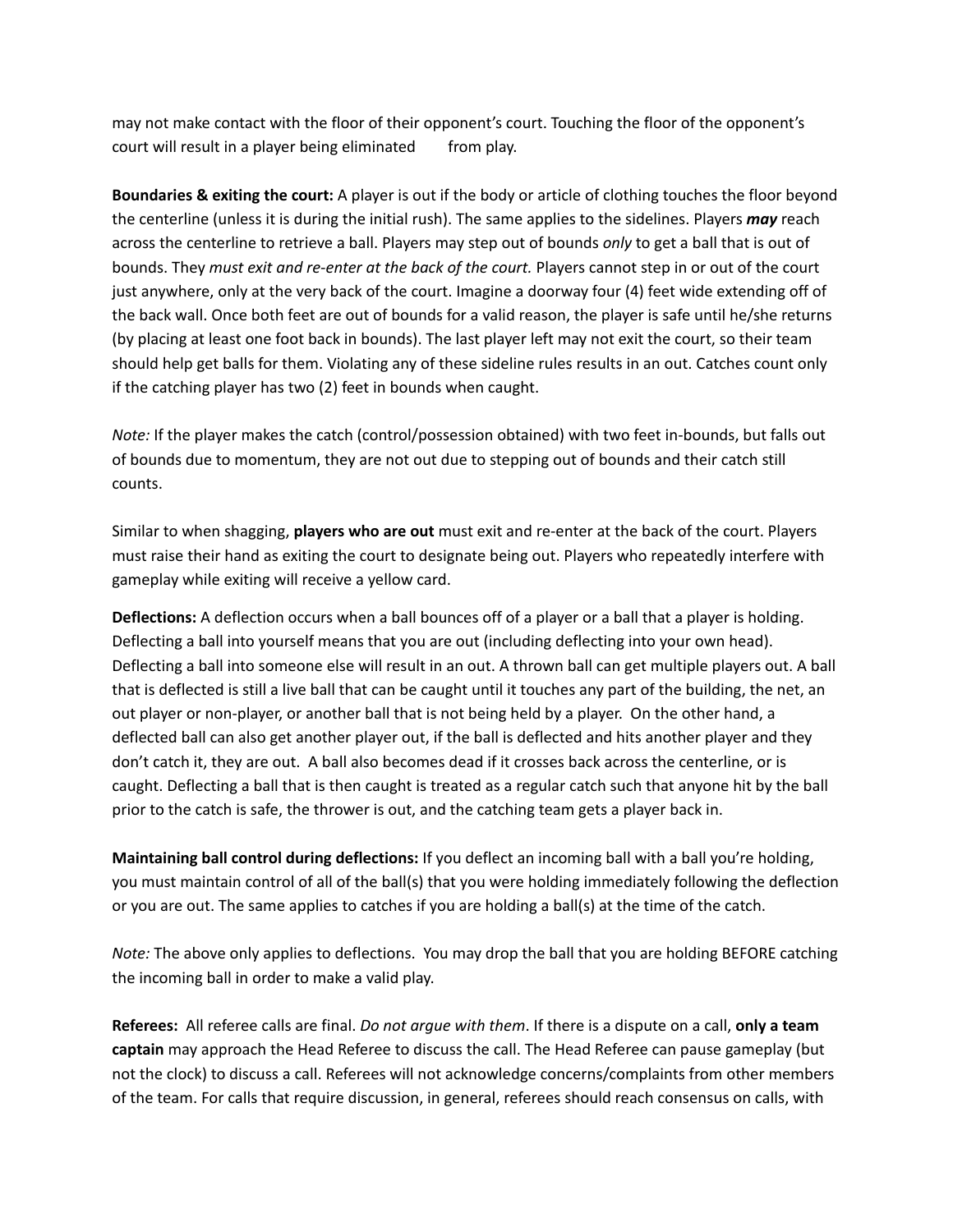the head referee making the final call, if needed. The sport manager(s) will be available for additional escalation. Referees can call you out, **but they shouldn't have to**. Any player who knows that they should be out but does not go out will be given a penalty card for cheating.

Referees are advised to coordinate roles/areas of focus (for example, one watches one side only, another watches the other side only, and the remaining referees watch the entire match and are responsible for counting down ball control). Referees can stop play by blowing their whistle and walking onto the court, at which time all live balls are immediately declared dead until the referees resume play with their whistles.

**Penalty Cards:** *Yellow card*: issued for not abiding by the rules, not following referee instructions, arguing, yelling, and/or cheating. Players issued a yellow card are immediately out and must sit out the next game out too. They cannot be replaced (the team must play with fewer players). *Red card*: issued for two (2) yellow cards, grossly poor conduct, threats, discriminatory language, violence, and/or rude/insulting online communications. Additionally, crossing the centerline in an aggressive manner is grounds for a red card. Players are out for the entire match, cannot be replaced, and are subject to expulsion from the tournament.

**Ball Control / Countdown:** We play with 5 balls. Your team has ball control when you have 3+ balls. Your team has 15 seconds to give up ball control. After 5 seconds, referees declare "ball control" and your team has 10 seconds to give up ball control. Refs count silently for 5 seconds and begin counting out loud for the final 5 seconds, counting down from 5 to 0. Failure to give up ball control at 0 means your team must give all the balls to the opposing team; the ref will stop play and facilitate the transfer of balls. If additional balls come onto the side with ball control, they do not count for the timer: they're new balls so they aren't a part of the original timer. (Put another way, ball control applies to only the balls already present on the side with ball control. For example, if ball control is called with 3 balls on the side and an additional ball crosses, only 1 ball must cross the center line to the other side to give up ball control). Placing balls just over the centerline doesn't count as giving up control of them. All balls within the realm of the court count toward ball control (the *realm of the court* is defined as the area enclosed by the net and the gym walls adjacent to the court of play). Balls outside the realm of the court are not used for determining ball control. But if you bring a ball with you outside the realm of the court to shag another ball, the ball(s) that you left the court with will continue to count toward your team's ball control timer. A team with 3+ balls on their side still has ball control even if another ball is outside the realm of the court. Deliberately throwing balls so they return without giving the other team a chance to take control of them *or setting balls just over the centerline is stalling; referees will issue a warning for stalling; a second offense will result in balls being awarded to the other team.*

**Ball Control for Singles:** When a team is down to 1 player and that player has ball control, the timer resets to 10 seconds each time the player throws until they lose ball control. If referees deem the player is deliberately stalling, they may announce "Stalling! Last countdown!" and the timer will no longer reset with each throw until the player loses ball control.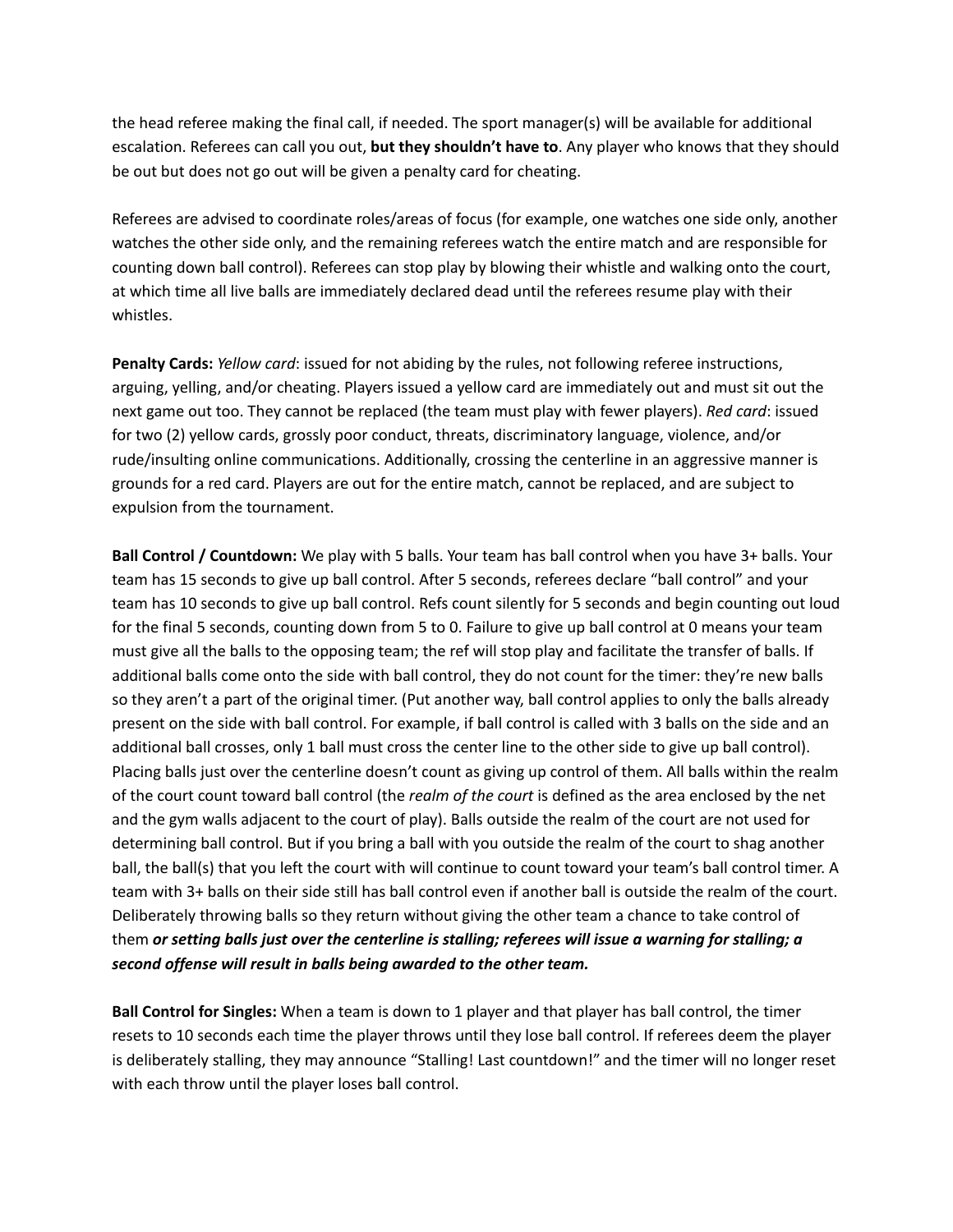**Headshots:** If a player hits an opposing player in the head while the opposing player is at their regular standing height, the throwing player will be assessed a warning from the Head Referee on the first offense then declared "out" and removed from the remainder of the match for any further offenses. This policy is on a per-match basis. Repeat offenders may be subject to further disciplinary actions at the discretion of the Sport Managers.

**Outline:** When you're out, line up on the side of the court with the first out closest to the back of the court. Players come in on catches in the same order they arrived in the line (**players on their way to the outline cannot come in on catches,** and the line order is determined by when the player arrives at the line rather than the order in which they got out). Returning players are active upon having 1 foot in bounds, and should reenter play in the back of the court.

**Shagging**: Out players may return out-of-bounds balls ("shagging") as long as the players stay on their side of the court. The balls must be promptly returned to play. Out players may not reach into the court or over into the other team's outline area for any reason. When a ball exits the realm of the court (i.e., it's in the rafters or on another court), players from either side may shag the ball regardless of their position relative to the centerline. If you're out, do not touch balls that are in play, even if you're still exiting the court. Out players should immediately move to the back of the court and exit on the designated side. Any ball that is shagged violating these rules will be awarded to the opposing team with repeated violations resulting in a yellow card.

**Timeouts:** Each team may utilize one (1) timeout per match, thirty (30) seconds long. A timeout starts when the captain notifies a referee, who will pause play. All out players, besides captain(s), should stay out of the play area. All live balls are immediately dead when the referee begins the timeout, and all players must leave idle balls where they lie. A timeout does not stop the official match time. Timeouts cannot be called after a referee has issued the two-minute end-of-match warning or for any play beyond 20 minutes.

*Note:* No time-outs may be called with less than two (2) minutes remaining in a match.

## **Distractions:** *Players may use distraction techniques such as stomping, fake throws, noise, etc. as a means of distracting the opposing team's players, within reason. If distractions are considered aggressive or overly disruptive, the officials may issue a warning and/or a yellow card, if not stopped.*

**Conduct:** Players will treat all other players and officials with dignity and respect both on and off the court. Any verbal or physical actions by an individual or team, including, but not limited to, those based on discrimination related to race, skin pigmentation, religion, gender, sexual orientation, or national origin will not be tolerated. If it is determined by the tournament coordinators that such instances have occurred, the player and/or team may be suspended/expelled from the tournament or not asked to return.

**Players & T-Shirts:** Only players registered for the tournament are permitted to play.